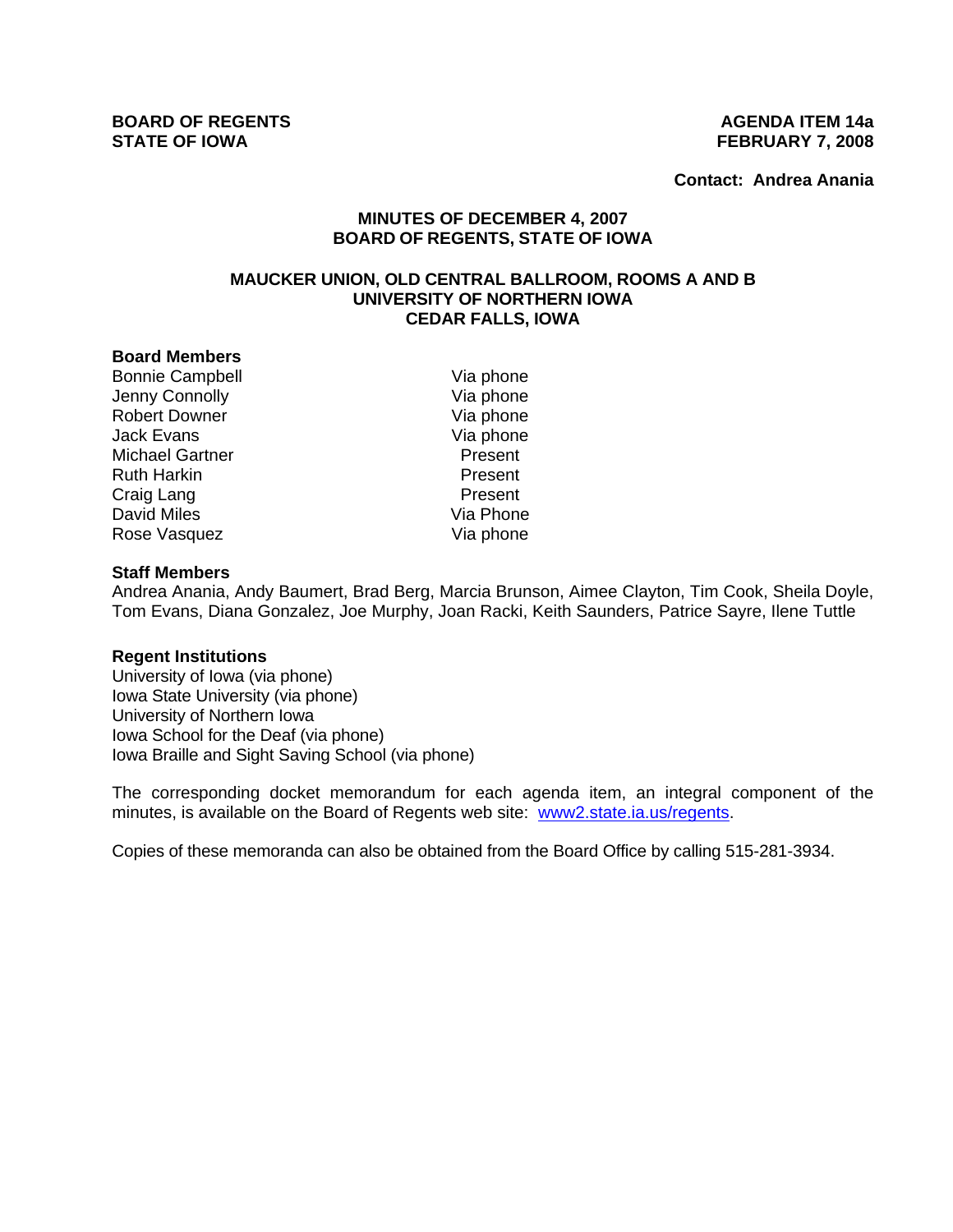# **BOARD OF REGENTS AGENUS AGENDA ITEM 14a STATE OF IOWA** PAGE 2

## **President Gartner called the meeting to order at 10:00 a.m. on December 4, 2007.**

President Gartner referenced an email he sent to Board members on December 3<sup>rd</sup> notifying them of his resignation as President of the Board of Regents, effective January 1, 2008. He announced that a Board meeting is scheduled for December  $5<sup>th</sup>$ , at 10:00 a.m. for the purpose of selecting a new President to complete his term and that notice of the meeting had been posted.

### **Approval of 2008 – 09 Tuition and Fees**

Regents Downer and Connolly moved and seconded a motion to approve the 2008-09 tuition and fees as outlined in the docket memorandum. Regent Vasquez said she had hoped for a smaller increase, but would reluctantly vote yes for the proposed rate. President Gartner and Regent Harkin agreed. President Gartner thanked University and Board Office personnel for the vast amount of work put into this item.

 $\triangleright$  MOVED by DOWNER, SECONDED by CONNOLLY, to approve the tuition and related fees for the 2008 - 09 academic year as outlined in the materials circulated to the Board.

|        | Regent Campbell Connolly Downer Evans Gartner Harkin Lang |  |  |  | Miles | Vasquez |
|--------|-----------------------------------------------------------|--|--|--|-------|---------|
|        | Aye x x x x x x x x x                                     |  |  |  |       |         |
| Nav    |                                                           |  |  |  |       |         |
| Absent |                                                           |  |  |  |       |         |
|        |                                                           |  |  |  |       |         |

MOTION APPROVED by ROLL CALL.

### **Report on Search for Executive Director**

Executive Director Search Committee Chair David Miles reported that: (1) Roger Maxwell was appointed to the Committee as the citizen member and described Mr. Maxwell's background; (2) the Committee received proposals from four executive search firms; and (3) Regents on the Committee agreed to seek input from other Regents regarding possible changes to the job description, key qualities, attributes, and qualifications.

Chair Miles said that Committee members will review the search firm proposals and the Executive Director job description and key qualifications at its meeting later today.

Chair Miles added that the Committee welcomes input from all Regents and continues to move with all deliberate speed to select a new Executive Director in a timely manner.

¾ The Board received the report by GENERAL CONSENT.

#### **Legislative Update**

Interim Director Andy Baumert explained that each year the Board and the State Relations Officers look for opportunities to improve the institutions through policy changes or legislative actions.

Regent Downer said he had received comments indicating that changes to the competitive bidding statute may be a legislative agenda item and asked that the Board act on any proposal prior to any requested legislative action. Interim Director Baumert said that there is no specific legislative agenda item at this time. Vice President Madden added that facilities personnel have been communicating with industry trade groups about construction management processes and that a proposal may be presented to the Board for consideration at some point. In response to a question from President Gartner, Interim Director Baumert reported that lobbyists must register as interested parties to specific bills that are filed from outside sources.

 $\triangleright$  MOVED by HARKIN, SECONDED by LANG, to approve the legislative update.

|     | Regent Campbell Connolly Downer Evans Gartner Harkin Lang Miles Vasquez |  |  |  |  |
|-----|-------------------------------------------------------------------------|--|--|--|--|
|     | Aye x x x x x x x x x                                                   |  |  |  |  |
| Nay |                                                                         |  |  |  |  |
|     |                                                                         |  |  |  |  |

MOTION APPROVED by ROLL CALL.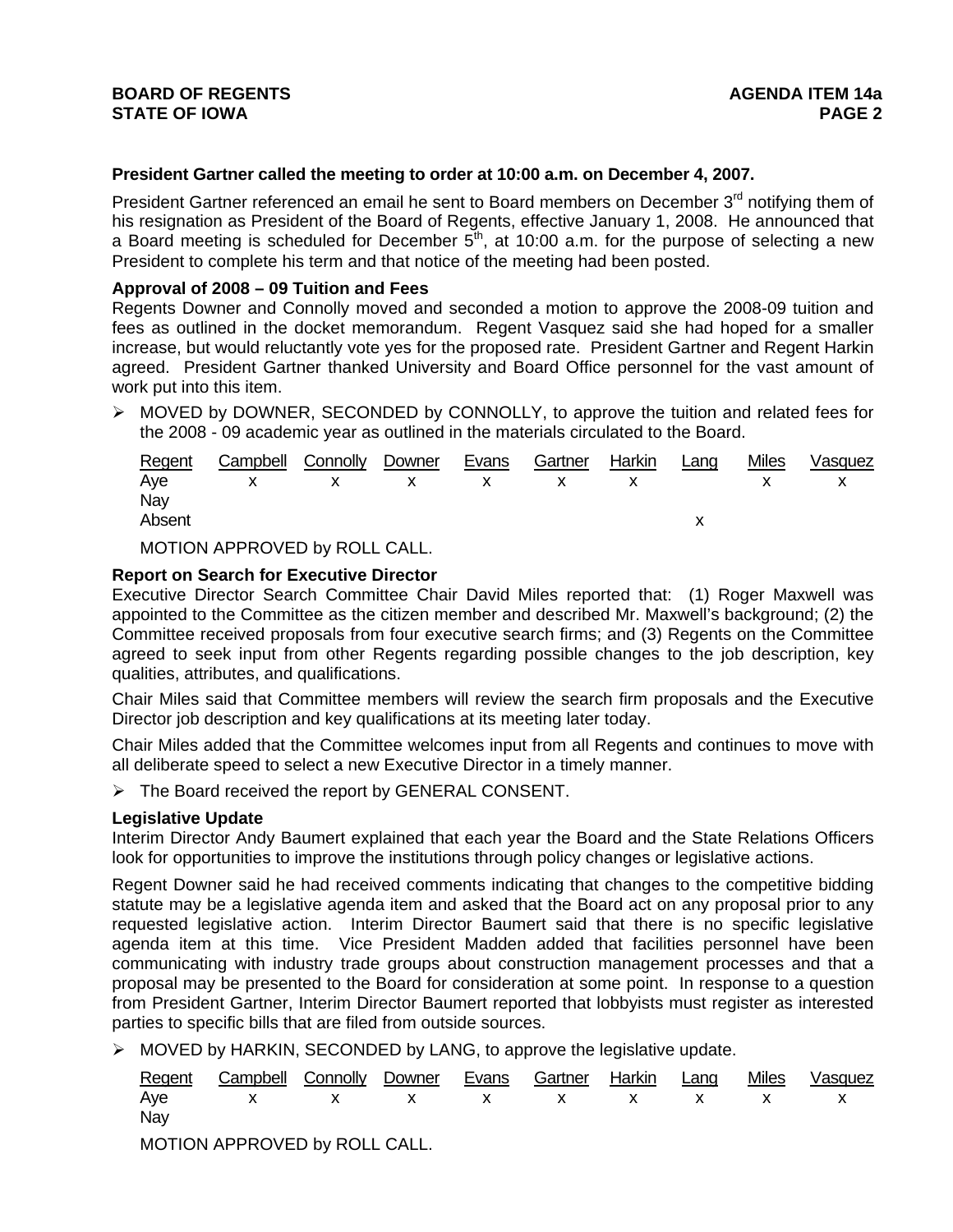# **BOARD OF REGENTS AGENUS AGENDA ITEM 14a STATE OF IOWA** PAGE 3

# **Private College Grow Iowa Values Fund (GIVF) Projects**

Interim Director Baumert noted that this is the third year funds have been allocated by the Board for economic development research projects at the private colleges. He added that the Regents work closely with the Iowa Association of Independent Colleges and Universities to solicit, prioritize, and evaluate projects from the private institutions.

Regent Harkin said that the proposals are good projects and that she looked forward to follow-up progress reports. Regent Lang noted that it is important for the Board to review these reports in order to assure the goals are met.

 $\triangleright$  MOVED by EVANS, SECONDED by HARKIN, to approve GIVF funding for the projects submitted by Drake University, Clarke College, and Luther College.

|     | Regent Campbell Connolly Downer Evans Gartner Harkin Lang Miles Vasquez |  |  |  |  |
|-----|-------------------------------------------------------------------------|--|--|--|--|
|     | Aye x x x x x x x x x                                                   |  |  |  |  |
| Nay |                                                                         |  |  |  |  |

MOTION APPROVED by ROLL CALL.

## **CONSENT AGENDA**

- Minutes of October 31, 2007, Meeting
- Institutional and Board Office Personnel Transactions
- Conflict of Interest Vendors
- Report of Drug and Alcohol Programs Available at the Universities
- University of Iowa Equipment Purchases
- Iowa State University Speed Limit and Street Name Change Resolution
- Register of University of Northern Iowa Capital Improvement Business Transactions
	- (project description and budget [\$5.8 million] for the **Electrical Distribution Loop System Load-Break Switches – Phase 2** project.)
- **IBSSS Monthly Report**
- Professional Development Assignments Requests for FY 2009
- Revision to 2008 Meeting Schedule and Addition of 2009 Meeting Dates
- Selection of Tax-Exempt Master Lease Agreement Provider
- Iowa Department of Economic Development Appointment

Regent Downer indicated that while it did not entail pulling the University of Northern Iowa Capital Register from the consent agenda, he had a question regarding the project description and budget for the **Electrical Distribution Loop System Load-Break Switches – Phase 2** project. He asked how far this phase of the project would go toward completion of the extensive electrical renovations on the UNI campus. Vice President Schellhardt responded that the Phase 2 project would complete the repairs/renovations to the University's electrical distribution system.

 $\triangleright$  MOVED by LANG, SECONDED by CAMPBELL, to approve the Consent Agenda.

|     | Regent Campbell Connolly Downer Evans Gartner Harkin Lang Miles Vasquez |  |  |  |  |
|-----|-------------------------------------------------------------------------|--|--|--|--|
|     | Aye x x x x x x x x x                                                   |  |  |  |  |
| Nay |                                                                         |  |  |  |  |

MOTION APPROVED by ROLL CALL.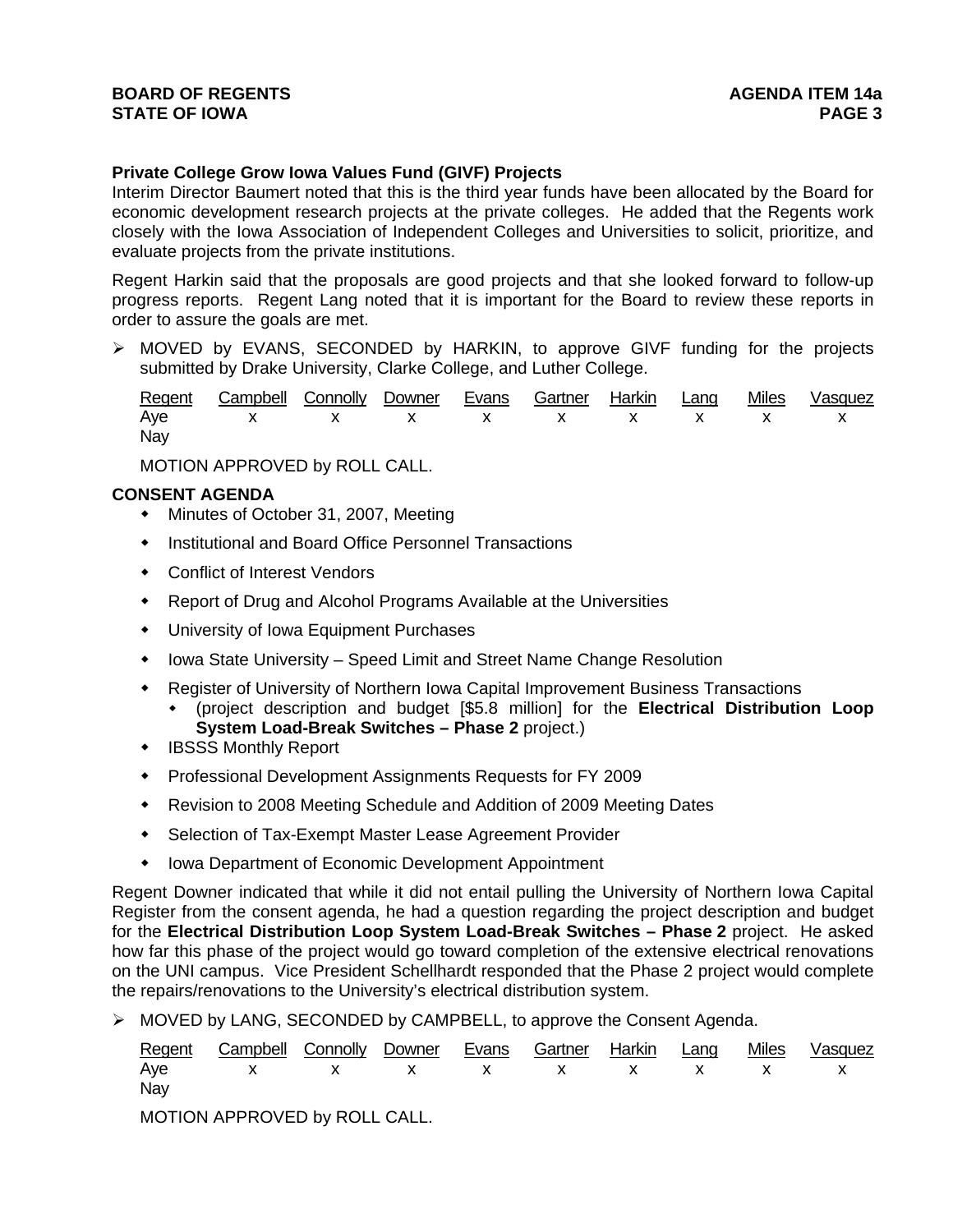# **Institutional Agreements, Leases and Easements**

 $\triangleright$  MOVED by EVANS, SECONDED by DOWNER, to approve the lease amendment for the benefit of the University of Iowa and the easement for the benefit of Iowa State University as summarized in the agenda item, subject to approval of the final documents by the Board Office and Attorney General's Office.

|     | Regent Campbell Connolly Downer Evans Gartner Harkin Lang Miles Vasquez |  |  |  |  |
|-----|-------------------------------------------------------------------------|--|--|--|--|
|     | Aye x x x x x x x x x                                                   |  |  |  |  |
| Nay |                                                                         |  |  |  |  |

MOTION APPROVED by ROLL CALL.

## **Register of University of Iowa Capital Improvement Business Transactions**

Vice President True provided an overview of the proposed utility projects at the Oakdale Campus, explaining that the utility improvements would provide reliable back-up power for the Oakdale facilities as well as the opportunity to utilize renewable resources. Regent Lang questioned whether the improvements would result in excess power for the University to sell to Alliant Energy (the electrical provider), as indicated in the agenda item. Vice President True explained that while this is not the University's objective, it has discussed this topic with Alliant Energy and plans to consider the possibility as planning for the projects moves forward. He pointed out, however, that the University's primary objective is to supply power, steam and chilled water to the Oakdale facilities. A secondary objective is to provide energy service with 100% renewable resources, and a third objective would be to sell power back to Alliant Energy, if the University has the capacity to do so.

President Gartner questioned whether the University would be allowed by law to sell power to Alliant, and he recommended that University legal counsel carefully review this issue. Vice President True confirmed that the University would do so to ensure that it has reasonable aspirations. President Gartner added that if such a sale is currently prohibited, and the University and the Regents believe it would be beneficial, the University should consult with Interim Executive Director Andy Baumert about the possibility of amending the law. Vice President True agreed to do so.

Regent Downer asked if the tenants in the Oakdale Research Park purchase their power directly from Alliant Energy or if they are served by the University utility system. Vice President True explained that the private businesses in the Research Park (located north of Oakdale Boulevard) are served by Linn County Cooperative.

Vice President Robillard outlined the University's additional review of the proposed site for the **University Hospitals and Clinics – Institute for Orthopaedics, Sports Medicine and Rehabilitation** (IOSMR) project; this review was requested by the Board with authorization to proceed with project planning in May 2007.

The University's review focused on five principles relative to the project:

- Improving access to patients;
- Decreasing the density of the UIHC campus;
- $\bullet$  Integrating fitness, wellness, and sports medicine;
- Ensuring for patients who have conditions other than the need for sports medicine services, that these conditions be taken into consideration when the patients are seen by sports medicine physicians; and
- Providing education, research and critical care.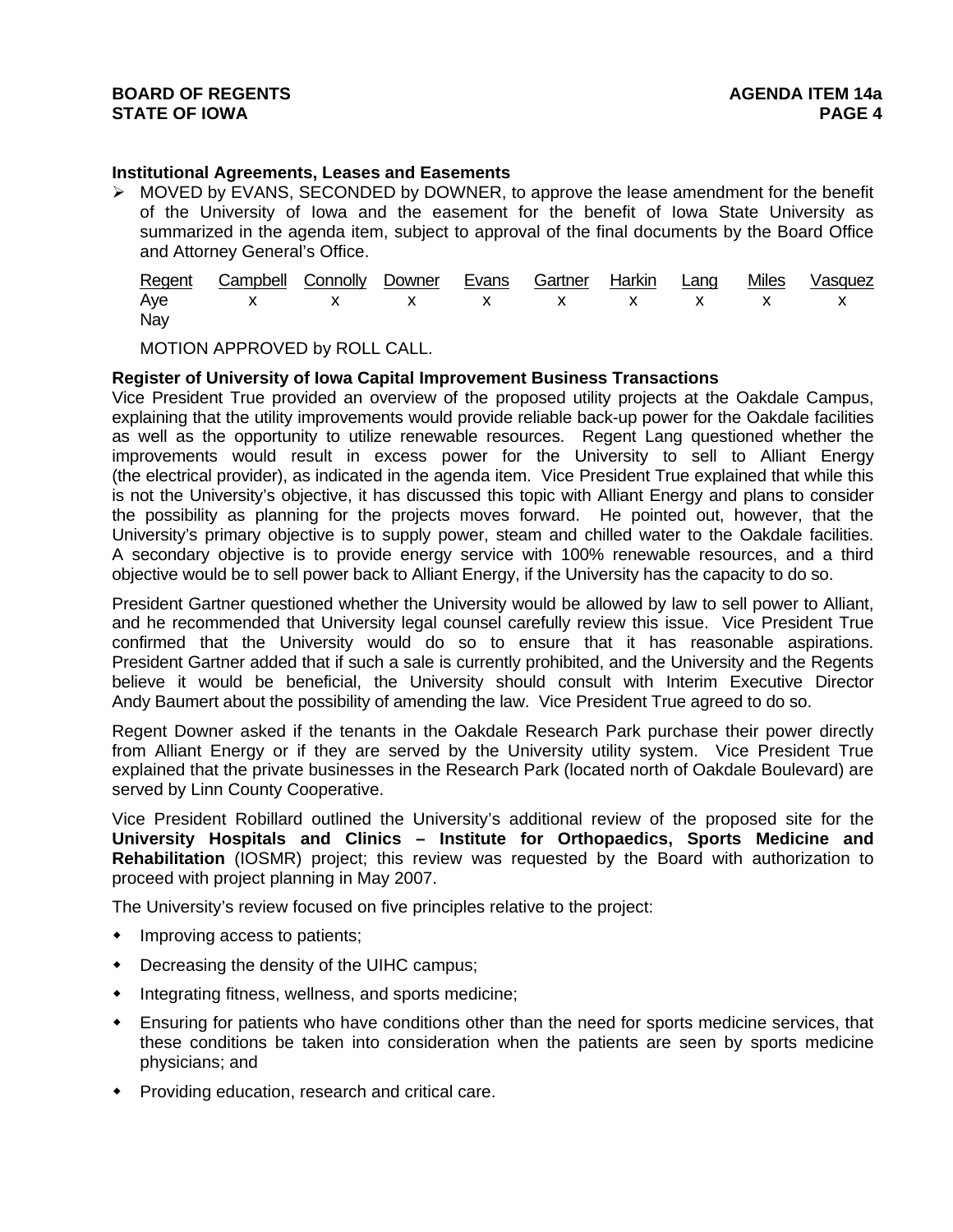# **BOARD OF REGENTS AGENUS AGENDA ITEM 14a STATE OF IOWA** PAGE 5

Vice President Robillard explained that after thorough consideration of these principles and the global plan for this campus (to be presented at the February meeting), the University believes the best site for the facility is the area at the corner of Mormon Trek Boulevard and Melrose Avenue, the same site presented to the Board at the May 2007 meeting. He indicated that this location was chosen for its easy access to patients and athletes, its close proximity to Interstate 380, and the ability to treat athletes and other patients at the same time in one location.

President Gartner explained that several Regents questioned this site when the project was presented at the May 2007 meeting, and the Board asked the University to revisit the issue for reassurance that it is the correct site for the project. President Gartner expressed his satisfaction with respect to the site selection and his willingness to support this location. Regents Downer and Vasquez also expressed their support for the chosen project site.

While indicating his approval of the site, Regent Lang also expressed his concern that the University, in its future planning, needs to give greater consideration to the use of land and building facilities up, rather than spreading them out. He expressed the importance of preserving available arable land and the need to use land wisely.

Vice President True provided an overview of the revised budget for the **Art Building – Phase 2 – Renovation and Landscaping** project. In response to a question from President Gartner regarding funding for the project, Vice President True indicated that the project would be funded by proceeds from the sale of Academic Building Revenue Bonds authorized several years ago, and institutional funds for the deferred maintenance component of the project. He explained that the bonding authorization approved by the 2007 General Assembly and the Governor, which provides deferred maintenance funding, makes it possible for the University to utilize additional institutional funds (building renewal funds and Income from Treasurer's Temporary Investments) at this time to incorporate other deferred maintenance work into the current project. He further explained, in response to a question from Regent Lang, that the additional deferred maintenance needs for the Art Building had been previously identified but had not been included in the project prior to approval of the bonding authorization. He added that the additional institutional funding would allow the University to undertake any deferred maintenance work for the Art Building that would need to be addressed within the next ten years.

¾ MOVED by HARKIN, SECONDED by EVANS, to authorize permission to proceed with project planning, including the consultant selection process, for the **Oakdale Campus – Upgrade Electrical Distribution** and **Oakdale Campus – Renewable Energy Plant – Electrical Generation Upgrade** projects; approve the site selection for the **University Hospitals and Clinics – Institute for Orthopaedics, Sports Medicine and Rehabilitation** project; and approve the revised project budget (\$16,579,705) for the **Art Building – Phase 2 – Renovation and Landscaping** project.

Regent Campbell Connolly Downer Evans Gartner Harkin Lang Miles Vasquez Aye x x x x x x x x x Nay

MOTION APPROVED by ROLL CALL.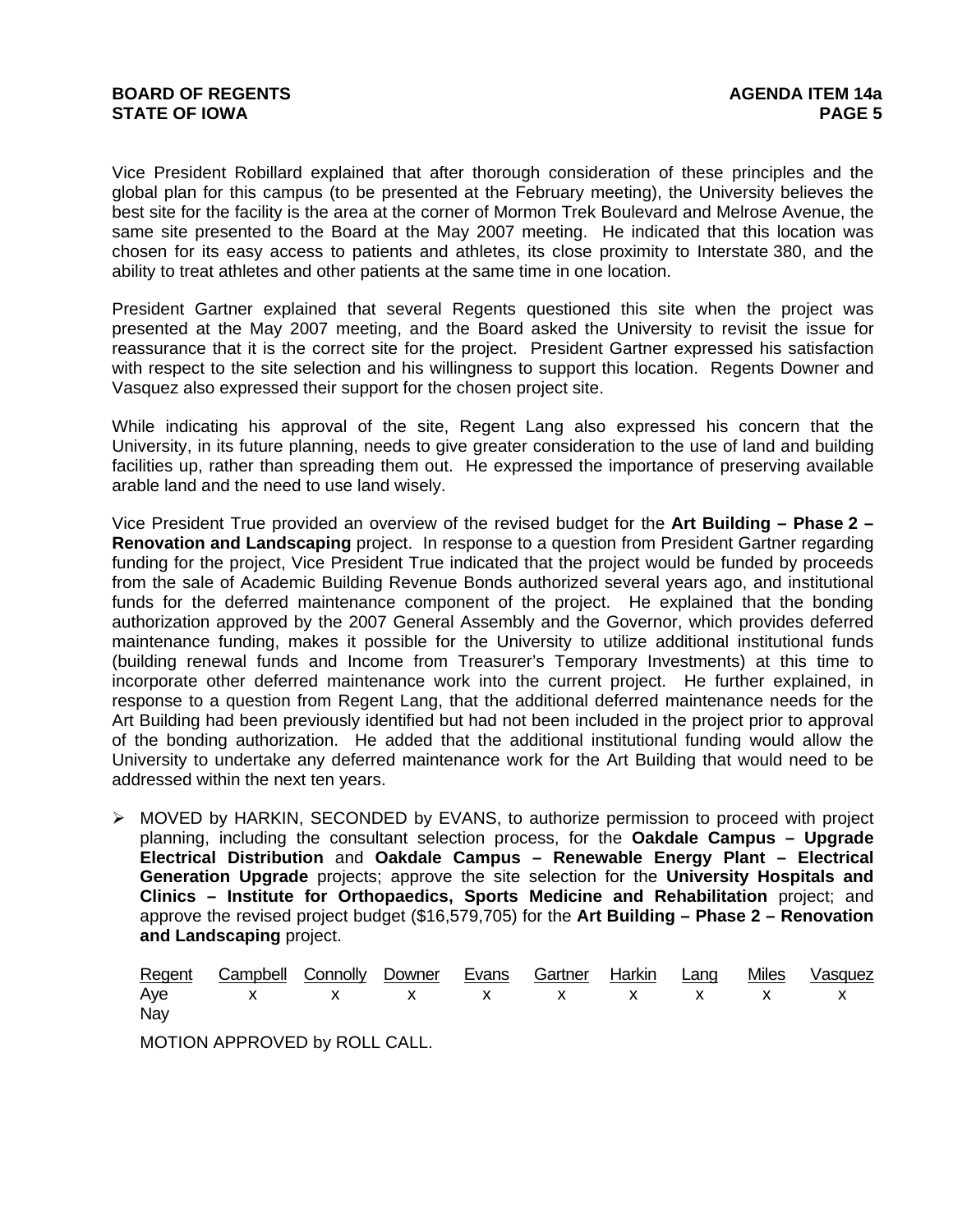### **Progress Report on Statewide System for Blind and Visually Impaired**

IBSSS Superintendent Jeananne Schild provided a progress report and said the following would be presented for consideration at the Board's February 2008 meeting:

- A position description for the Superintendent/Administrator of the State-Wide System for Vision Services and a recommendation that a search committee be formed to fill the position;
- A proposed contract between the Iowa Department of Education (IDOE) and the Board of Regents, whereby the IDOE would financially support the administrator portion of the position; and
- A Memorandum of Understanding to assure on-going management and direction from the three entities that have major responsibilities for the education of this population: Board of Regents, Iowa Department of Education, and Area Education Agencies.

President Gartner noted that service to this population in the state of Iowa through IBSSS has dramatically changed over the past couple of years and thanked Jeananne Schild for everything she has done.

 $\triangleright$  The Board received the update by GENERAL CONSENT.

### **Request to Reduce Admissions to the Bachelor of Science in Nursing (BSN) Program at the University of Iowa**

Interim Provost Lola Lopes explained that the University of Iowa currently allocates its resources in the ratio of 75% production of new bedside nurses and 25% production of researchers and educators. The proposed reduction of admissions to the BSN Program will result in a change to 55% production of new bedside nurses and 45% production of researchers and educators. The proposed reductions resulted from an assessment that there is and will continue to be a shortage of nursing faculty and clinical supervisors.

President Gartner indicated that the Board of Regents had received a letter of concern regarding the proposed reduction. He asked about the nursing faculty's views regarding the proposed reduction. Dean Rita Frantz responded that the majority of the nursing faculty members were in favor of the reduction. Regent Evans asked Dean Frantz if other nursing programs were making similar changes. Dean Frantz responded that other nursing programs were using various alternatives, including allocating more funds for doctoral programs; obtaining private dollars for students to return to school; as well as decreasing enrollments. She indicated that nursing programs cannot admit students without faculty.

Regent Downer asked if the proposed reduction resulted from a lack of qualified applicants to the nursing program. Dean Frantz responded that the proposed reduction was meant to address faculty and clinical supervisor shortages rather than lack of qualified applicants. She indicated that in 2006-07 there were 42,000 individuals nationally who were qualified to be admitted to a nursing program, but who could not be accommodated.

President Pro Tem Miles asked about the impact on future students; specifically, how many students typically apply and what communication there has been with currently enrolled students who anticipated applying to the BSN Program. Dean Frantz responded that there are 225-250 pre-nursing students. She said that, in the past, 75 students would have been admitted in the fall semester and 75 students would have been admitted in the spring semester. She indicated that if the Board approved the reduction request, then 80 students would be admitted in the fall semester; no students would be admitted in the spring semester. Interim Provost Lopes indicated that prenursing students who would not be admitted would be advised to complete an inter-departmental major in health sciences and then apply to the University's Entry into Practice Master of Science in Nursing Program. She said that this approach would allow students to prepare themselves more fully for the rigorous nursing curriculum.